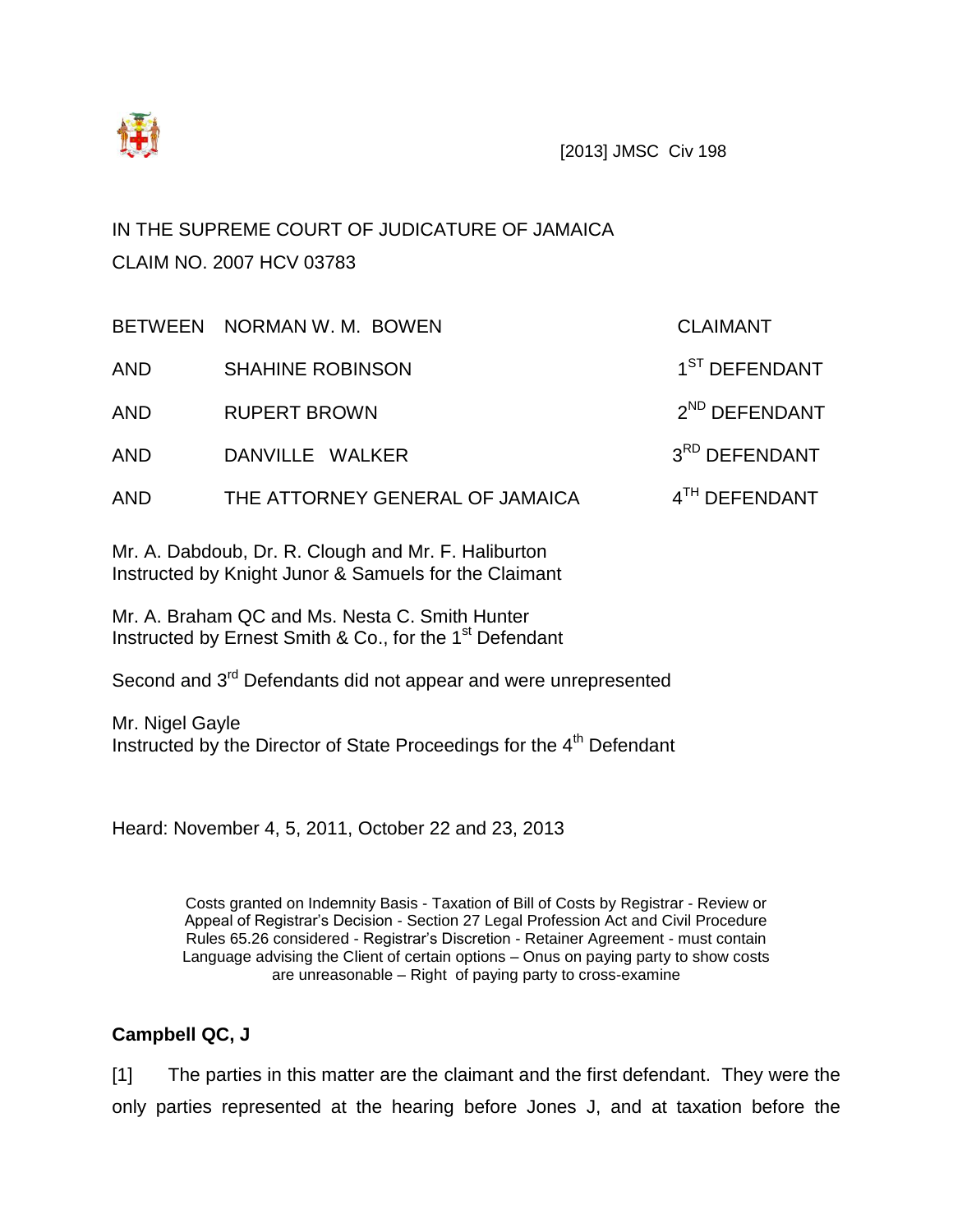learned Registrar. As a result of the General Elections held on the  $3<sup>rd</sup>$  September 2007, the claimant filed a petition against the first defendant, alleging she was ineligible to be elected by reason of her being an American citizen and that she was in breach of Sections 39 and 40 (2) (a) of the Constitution of Jamaica. On the 15th September 2010, the first defendant indicated she no longer opposed the Petition. Jones J, subsequently granted judgment to the claimant, made the declarations sought, and ordered that the, "first defendant shall pay all the costs of the claimant (the successful party) in accordance with Civil Procedure Rules (CPR) 64.6 (1) to be taxed by the Registrar of the Supreme Court in accordance with CPR 65.13, if not agreed."

### **The First Defendant's Conduct**

[2] Five days after the General Elections in which she had been elected to a seat in Parliament; the first defendant made public declaration of her status as an American citizen. On the  $24<sup>th</sup>$  September 2007, the claimant filed a Fixed Date Claim Form (In an Election Petition), supported by his affidavit. The Fixed Date Claim Form, sought among other orders, (i) A declaration that by virtue of Sections 39 and 40 (2) of the Constitution of Jamaica that Mrs. Shahine Robinson was not qualified to be elected as a member of the House of Representatives. The claimant's affidavit in support of the petition alleged, *inter alia:*

- (a) That the first defendant was on August 7, 2007, a citizen of the United States of America and therefore not qualified to be nominated or elected to the House of Representatives.
- (d) That the United States of America is a foreign power or state.

[3] On the  $16<sup>th</sup>$  November 2007, the first defendant filed a Notice for Court Orders, seeking an Order that the claimant's Fixed Date Claim Form be struck out. Further, that service on the first defendant, of the Fixed Date Claim Form, be set aside, for not having been served by registered post to the address given by her in the Nomination Papers pursuant to Section 6 of the Election Petition Act.

 $[4]$  On the 14<sup>th</sup> April 2010, neither the first defendant nor her attorney-at-law was present at the Pre-Trial Review, at which stage her defence was struck out. However,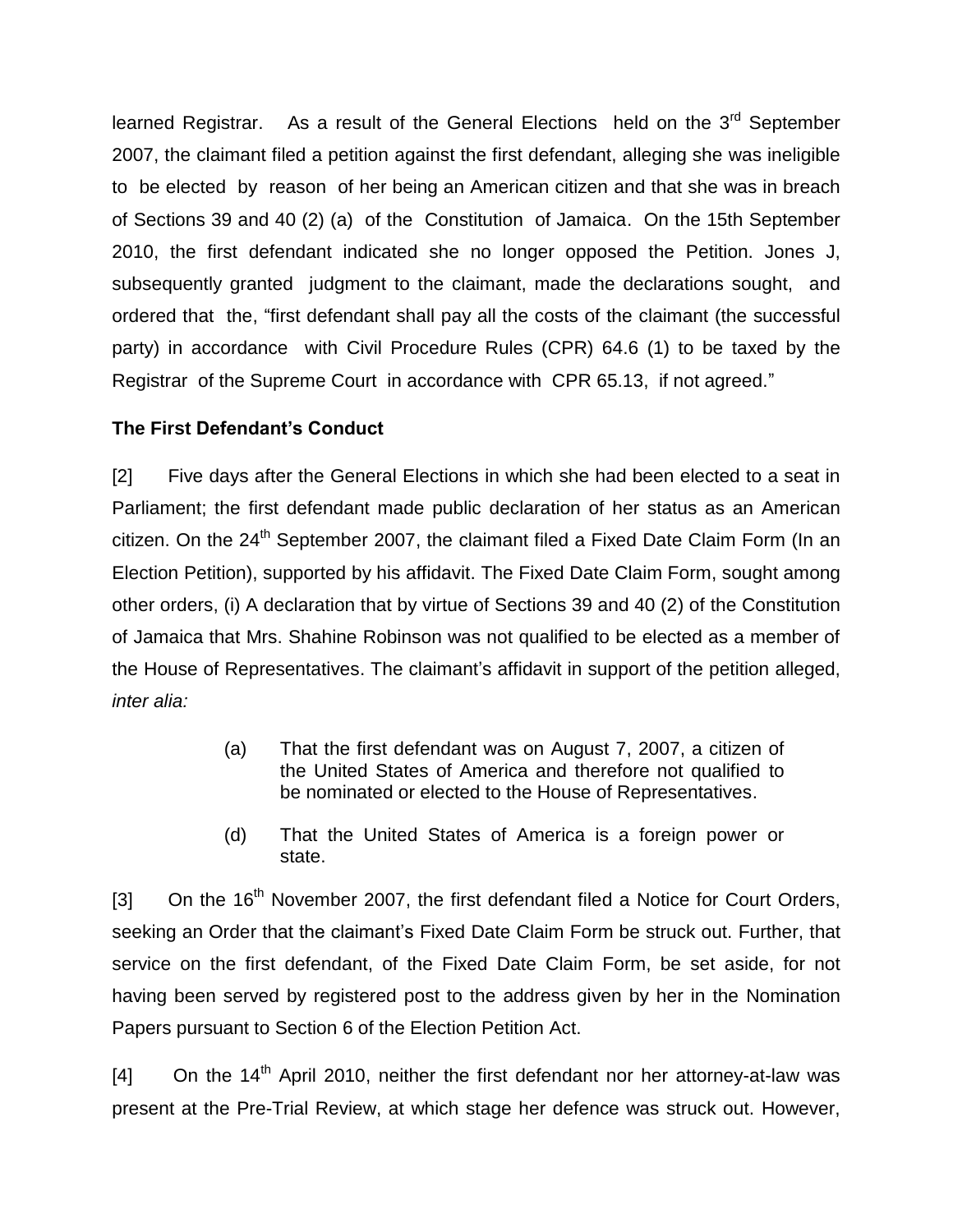she was later granted an order to set aside the striking out of the defence. On the  $25<sup>th</sup>$ June 2010, she filed an Amended Defence contending that:

> *"I deny paragraph 20 of the Affidavit of the Claimant 21st September 2010 affidavit, I am a citizen of Jamaica by birth. I hold no other citizenship other than the land of my birth. I was not a citizen of any other country on the 7th August 2007*."

 $[5]$  On the 12<sup>th</sup> May 2010, the claimant filed a Notice of Application for Court Orders seeking that the Defence of the first defendant be struck out for non-compliance with Rule 10.5 of the Civil Procedure Rules 2002 and an Order that the first defendant provide the answers to the Request for Information filed April 9, 2010, and the Further Request for Information filed May 12, 2010.

[6] The claimant's Request for Information and Notice to produce, related to the first defendant's Alien Registration Number, the date she took the Oath of Allegiance to the United States of America and her Naturalization Certification Number. On the 15<sup>th</sup> September 2010, the first defendant's attorney-at-law indicated that they were not opposing the Petition. The court was told that the first defendant had become a naturalized citizen of the United States sometime in 2006.

## **Jones J, Cost Order**

 $[7]$  On the  $8<sup>th</sup>$  October 2010 in dealing with the issue of costs, Mr. Dabdoub had submitted before Jones J that indemnity costs should be granted in the matter and that Section 28 of the **Elections Petitions Act**, allowed the judge to determine all costs, expenses and charges, incidental to the presentation of the petition. That such cost should be taxed "by the proper officer of the Supreme Court according to the same principles as costs between solicitor and client are taxed in an equity suit in the Supreme Court."

[8] Mr. Braham QC had submitted that Section 28 of the **Elections Petition Act** governed and controlled costs that are awarded in an election petition, that there is no mention in that Act of awarding costs on an indemnity basis and the Civil Procedure Rules 2002 although applicable is subject to the provisions of that Act. He said the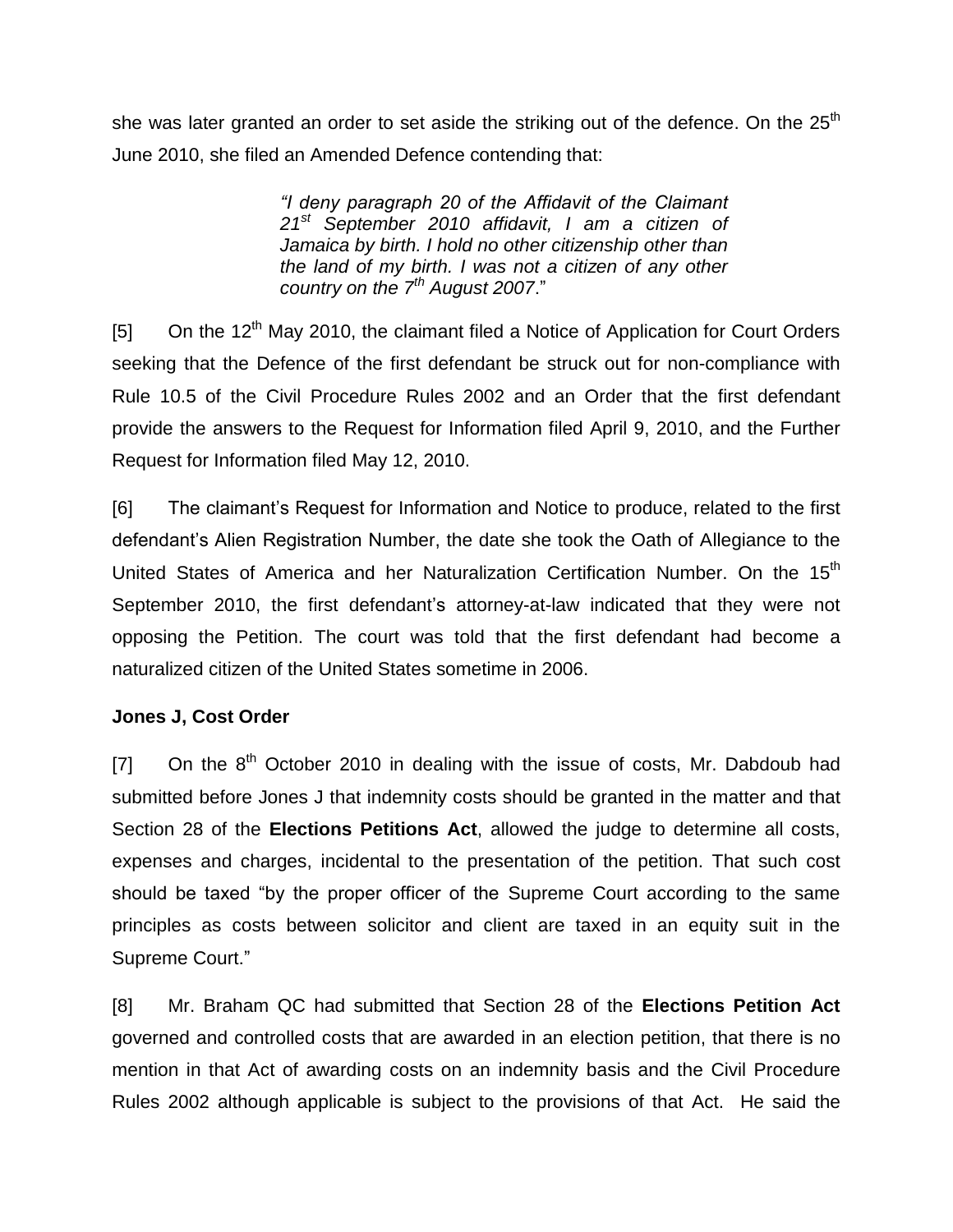court should remain strictly within the express terms of the statute and refer the matter to the Registrar of the Supreme Court for Taxation. Jones J held that Mr. Braham's submission must fail, because CPR 2002, Rule 64.6, incorporates the traditional indemnity principle by making it clear that where the court decides to make an order as to costs of proceedings, "the general rule is that it must order the unsuccessful party to pay the costs of the successful party." Jones J concluded that "the indemnity principle that costs follow the event" is alive and well under the CPR 2002. Jones J ordered that, the first defendant shall pay all the costs of the claimant in accordance with the CPR 64.6 (1) to be taxed by the Registrar of the Supreme Court in accordance with the CPR 65.13, if not agreed."

[9] On the  $8<sup>th</sup>$  October 2010, the claimant filed a Bill of Costs on an indemnity basis for the sum of \$19,085,255.15; this bill was taxed and allowed by the Registrar of the Supreme Court on the  $15<sup>th</sup>$  day of April 2011 in the sum of \$15,373,547.49. The claimant and the first defendant have both appealed the Registrar's decision.

### **Claimant's Grounds**

[10] The claimant's grounds concerned all the areas that the Registrar reduced. Their submissions hinged on the fact, that the Retainer Letter between the client and instructing attorneys-at-law dated  $12<sup>th</sup>$  September 2007 was made pursuant to Section 21 of **Legal Profession Act** and the parties thereto had agreed the various appealed items. The grounds, on which the submissions rested, were:

- (i) The said charges were agreed to in writing pursuant to Section 21 of the **Legal Profession Act**.
- (ii) The claimant did not dispute the charges as being unreasonable and in fact gave evidence on affidavit to that effect confirming that the retainer letter contained the terms and conditions of the engagement of his instructing attorneys-at-law and the Counsel involved in the litigation.
- (iii) The Honourable Mr. Roy Jones ordered that the Respondent Shahine Robinson pay all the claimant's costs on an indemnity basis.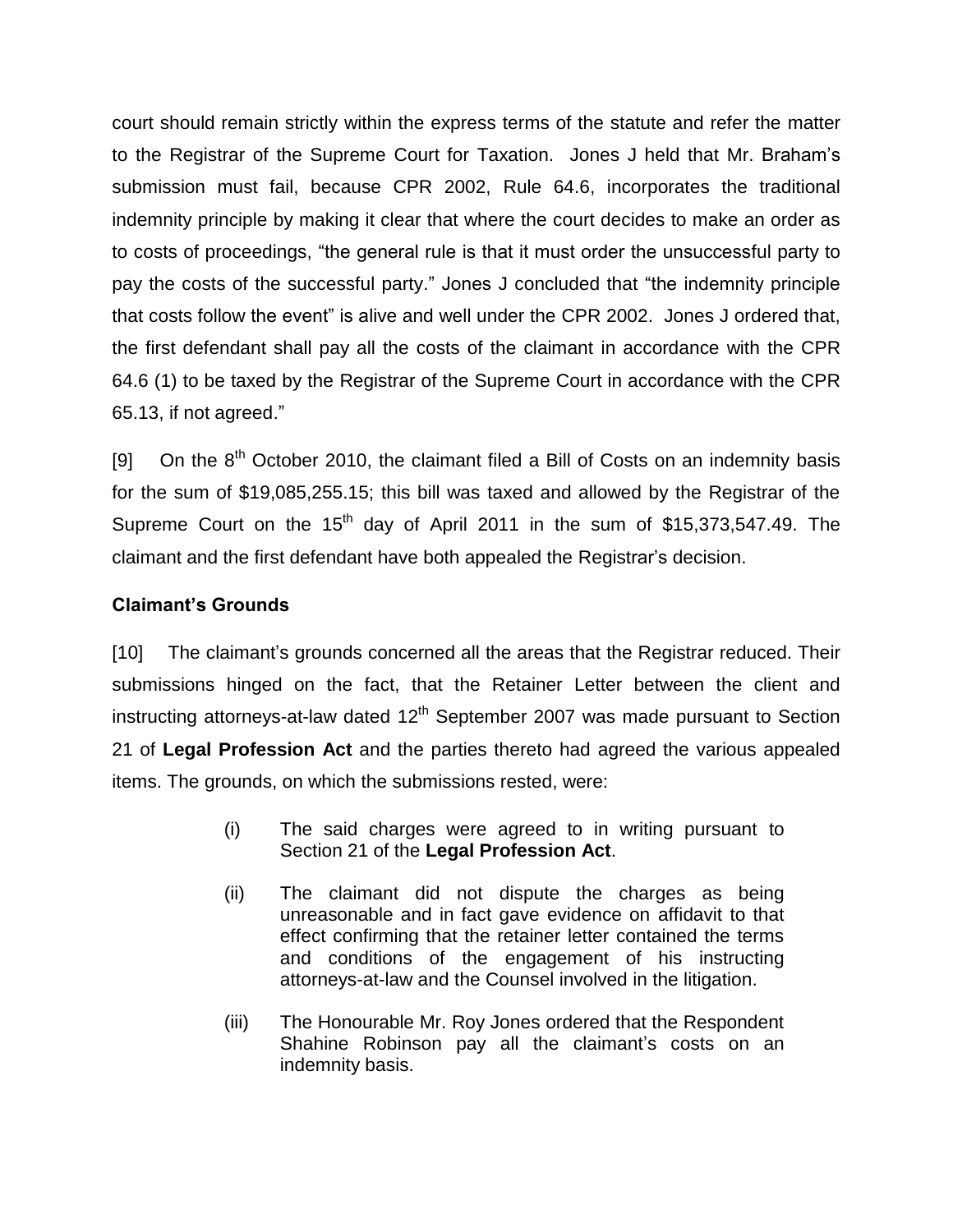- (iv) The Registrar failed to appreciate that costs on an indemnity basis is intended to ensure that the claimant is not out of pocket, in paying his reasonable legal expenses.
- (v) The claim is a novel and unique claim, of great weight and complexity, a first of its kind in Jamaica and required the services of an experienced Counsel with expertise in the area of law.

# **First Defendant's Grounds**

[11] The first defendant complained that the hourly rates awarded Counsel, Professor Rowe's fees, and the time allowed for conferences are unreasonable. It was submitted that the retainer paid to Counsel, pursuant to the Retainer Agreement did not constitute an advance or down payment, therefore counsel was paid twice. Further, that the Registrar erred in refusing the application for cross-examination of the claimant on his affidavit dated 12<sup>th</sup> September 2007and that the matter was neither complex nor novel.

## [12] Section 27 of the **Legal Profession Act**, provides:

- (1) Upon every taxation, whether by order of the court or otherwise, the taxing officer shall certify what is found to be due to or from the attorney in respect of the bill, including the cost of reference.
- (2) If either party is dissatisfied with the decision of the taxing officer as to the amount of the bill or the cost of reference, he may within twenty-one days after the date of the decision apply to the court *to* review the decision and the court may thereupon make such order varying or confirming the decision as the court considers fair and reasonable. (Emphasis mine)

[13] Section 27(2) mandates the court to review the decision where there is, as here, dissatisfaction with the taxing officer's decision. Counsel for the claimant referred to the authority of **Phillip Stephens v The Director of Public Prosecutions**, Claim No. 05020 of 2006, as to the principles applicable on appeal to a Judge in Chambers. In that case, Sykes J was considering Section 8 (1) of the **Bail Act**, which stipulates that a Resident Magistrate, in the consideration of the question of bail should give reasons for his decision, "so that the defendant may make an application before a Judge in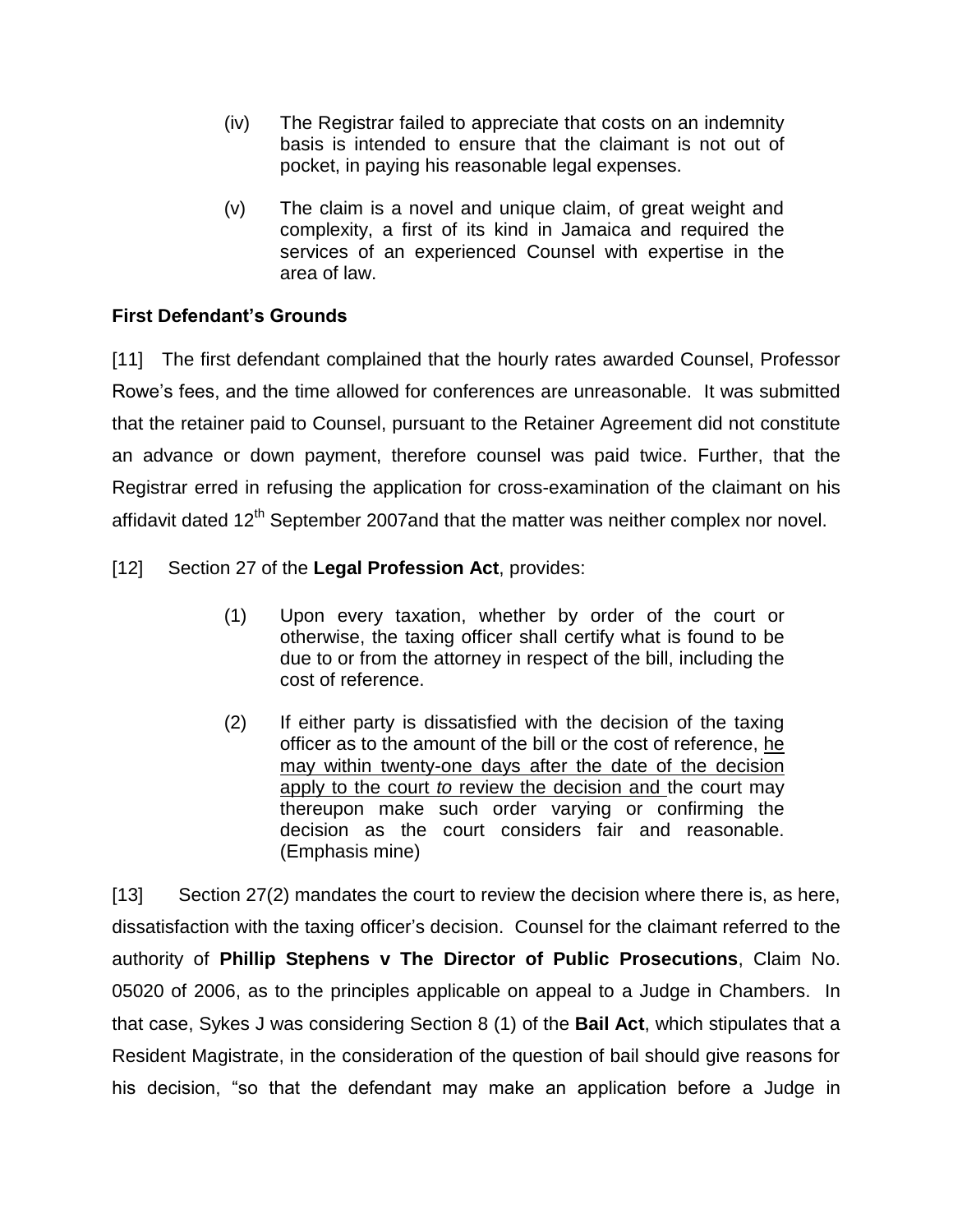Chambers. The learned judge enquires of the application, "Is it a review or appeal, or is it a fresh application?" His Lordship notes that Section 9 obliges the Resident Magistrate to advise the unrepresented defendant of his right of appeal conferred by Section10, which entitles a person to whom Section 9 applies a right to appeal to a Judge in Chambers.

[14] Sykes J considered two judgments of Brooks J, (as he then was) in which the learned judge held in relation to an application under the Bail Act that the nature of the proceedings before a Judge in Chambers is a review. However, Sykes J, agreed with the reasoning of Sinclair-Haynes J (Ag), that Civil Procedure Rules 58 (1) cannot alter an **Act of Parliament**. I, myself agree with the reasoning of Sinclair Haynes J. An appeal is the product of statute. The **Bail Act** has so described it. The regulations should be read to conform with the statute. Similarly, in respect of the **Legal Profession** Act, the procedure to be applied is expressed in the Act as a "review of the decision." Despite the reference, in the CPR 65.26 (a) the receiving party and (b) any paying party who has several points of dispute, may appeal against the decision of the Registrar in taxation proceedings; it is my respectful view that, the subordinate legislation cannot supersede the express terms of the **Legal Profession Act**. Where the language of the statute is plain and admits of but one meaning, the task of interpretation can hardly be said to arise. The literal rule of construction is "that the legislature to have meant what they actually express."

#### **Review**

[15] A Review undertaken by the Supreme Court is an exercise of its inherent supervisory jurisdiction over officials within its remit. The learned authors of **De Smiths**, **Judicial Review of Administrative Action, 4<sup>th</sup> Edition, in defining the term, judicial** review, says at page 28:

> *"Judicial Review is not a term of art. It is sometimes used to mean judicial scrutiny and determination of the legal validity of instruments, acts, decisions, and transactions" and at page 281:*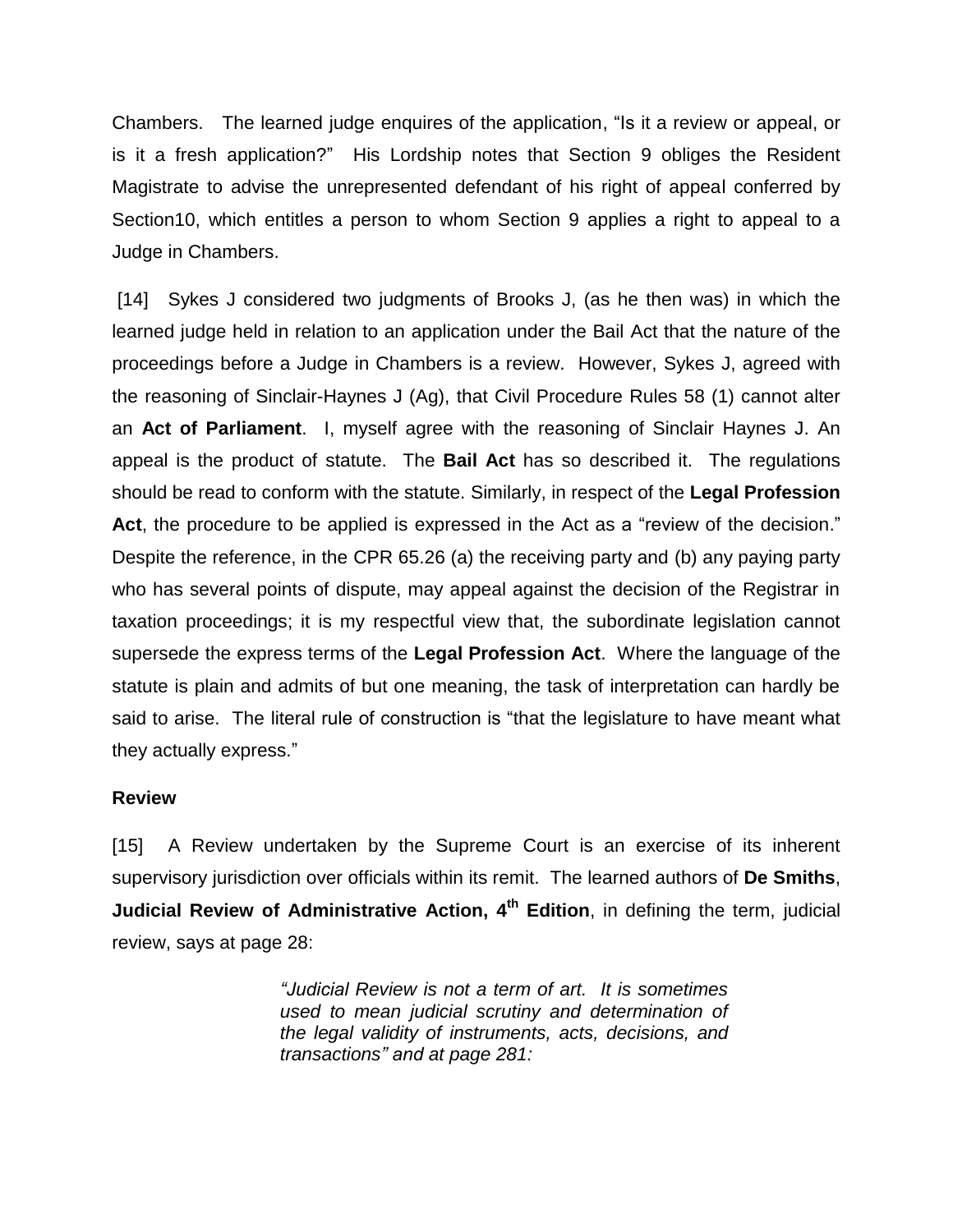*"The scope of review may be conditioned by a variety of factors, the wording of the discretionary power, the subject-matter to which it is related, the character of the authority to which it is entrusted, the purpose for which it is conferred, the particular circumstances in which it has been in fact exercised, whether is of the opinion that judicial intervention would be in the public interest. Occasionally the scope of review may also be influenced by the form of proceedings is sought."*

### **Appeal**

[16] The learned authors, at pages 281-2, say of appeals:

*"In many cases the right of appeal by a party aggrieved is to be construed as empowering the court to substitute its own opinion for the opinion of the authority if it is satisfied that the decision is wrong, through due regard to the competence of the local authority in arriving at its original decision." "……..the powers of those appellate courts must still be exercised judicially and not on the basis of legally irrelevant considerations. But power to entertain an appeal on the merits may endow a court with discretionary authority far wider than the inherent but residual supervisory jurisdiction over questions of legality, wider also than statutory power to hear appeals on matters of law."*

### **Registrar's Discretion**

[17] The mandate of the taxing officer as provided by Section 27 (1) of the **Legal Profession Act** is to certify what is found to be due to the claimant. In the exercise of her functions pursuant to Section 27 of the **Legal Profession Act**, the Registrar exercises her discretion, in other words, she has a choice, and there is no beaten path that she must take. De Smith says of the exercise of judicial discretion:

> *"The legal concept of discretion implies power to make a choice between alternative courses of action. If only one course can lawfully be adopted the decision taken is not the exercise of discretion but the performance of a duty. To say that someone has discretion presupposes that there is no uniquely right answer to the problem."*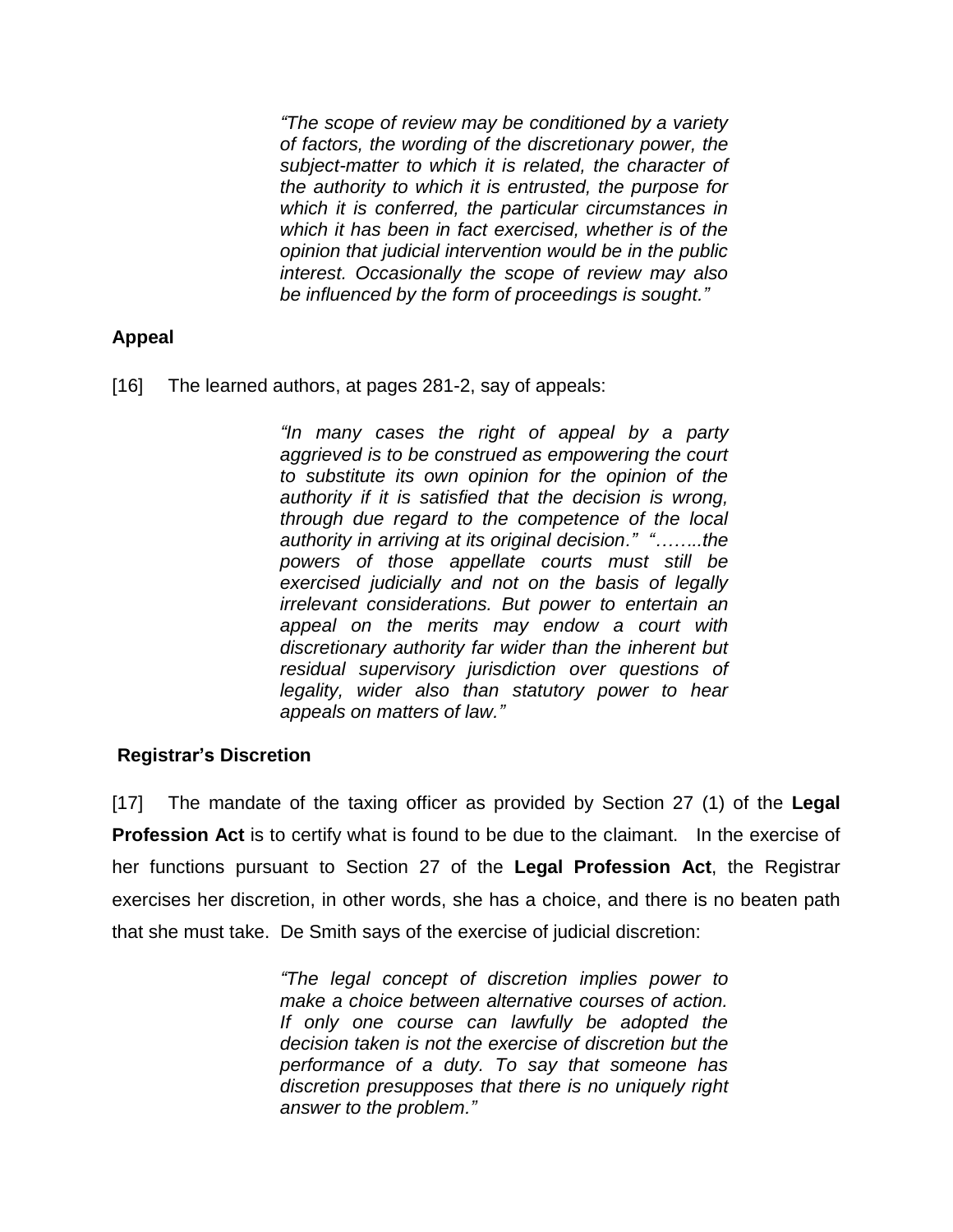[18] However, in the exercise of her discretion, the Registrar is not at large. The Civil Procedure Rules imposes restraints for the exercise of the discretion. The restraints are those of reasonableness and fairness. Rule 65.17(1) provides -

Where the court has a discretion as to the amount of costs to be allowed to a party, the sum to be allowed is the amount:

- (a) that the court deems to *be reasonable*; and
- (b) which appears to the court to be *fair both to the person paying and the person receiving such costs.*

[19] Rule 65.17 (2) provides –

Where the costs to be taxed are claimed by an attorney-at-law from his or her client, these costs are to be presumed:

- (a) To have been reasonably incurred if they were incurred with the express or implied consent of the client.
- (b) To be reasonable in amount if their amount was expressly or impliedly approved by the client, and
	- (c) **To have been unreasonably incurred if –**
	- **(i) If they are an unusual nature or amount; and**
	- (ii) **The attorney-at-law did not inform his or her client that the client might not recover them all from the other party.** (Emphasis mine)

[20] In **Pan Caribbean Financial Services Limited v Sebol Limited & Selective Homes Limited** [2010] JMCA APP 19 - Application 56/2010, which was an appeal from the exercise of the Registrar's discretion in taxation proceedings. It is held that the scope of the examination by the Court of Appeal was conditioned by, the wording of the discretionary power, the subject-matter to which it is related, and the character of the authority to which it is entrusted. The Court of Appeal presumed the Registrar to be very conversant with the rules relating to the taxation of costs, and consequently would have applied her mind to Rule 65.17 (3) (See paragraphs 14 and 15).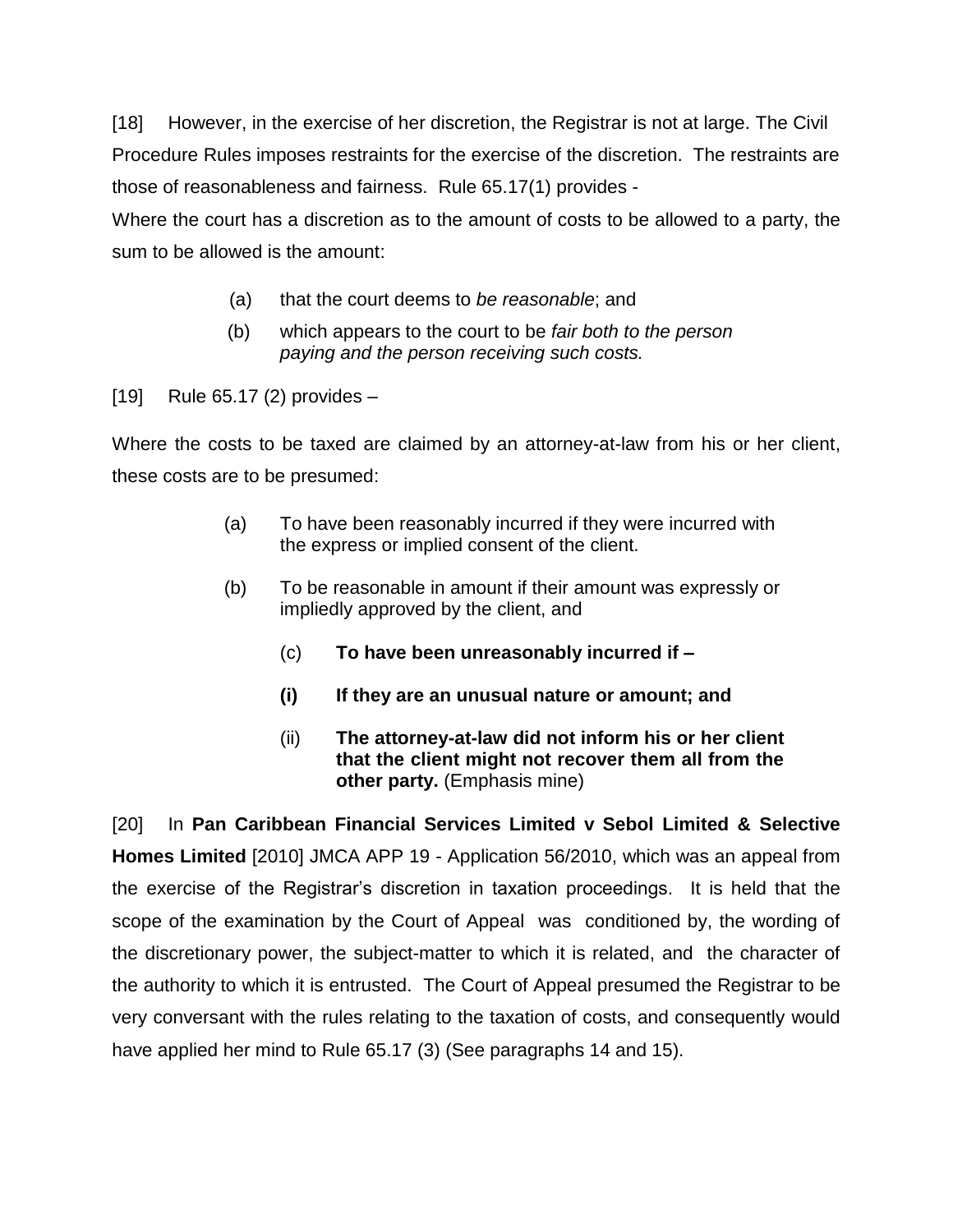#### **Ground one – Hourly Rates**

[21] Both sides questioned the hourly rates the Registrar allowed, of \$30,000.00 for Mr. Dabdoub and \$20,000.00 for Dr. Raymond Clough. The first defendant contending that the rates were too high, the claimant saying they were too low. Counsel for the claimant submitted that the Registrar did not have a discretion in respect to the hourly rates of the various attorneys-at-law, as these rates were set as a result of an agreement in writing between the claimant and the attorneys on the Record. Mr. Dabdoub contended that the rates are those agreed between the parties in a Retainer Agreement, and the claimant had not disputed the rates. Further, the claim is a novel and unique one, which is of great weight and complexity. Mr. Dabdoub submitted that, the only discretion the Registrar has pursuant to Rule 65.17 is deciding whether the time claimed for a particular work is reasonable.

[22] That submission, in so far as it restricts the Registrar's discretion, pursuant to Rule 65.17, to the duration of time claimed, is not sustainable. Mr. Dabdoub in his oral and written submission, (See item 1 in his Appeal Notice) argues that, the agreement being in writing, and not disputed by the claimant, and being taxed on an order that the first defendant pay all the claimant's costs on an indemnity basis, such fees are not susceptible to the discretion of the Registrar. Mrs. Smith-Hunter submitted here as she did before the learned Registrar, that Section 21 of the **Legal Profession Act** deals specifically with an attorney who wishes to recover fees. I accept that submission to bar the exercise of the discretion of the Registrar would prevent her being able to act, even where the agreement appears to have been made at less than arms length, and is the product of collusion. Which I should add, is not the case here. In any event, the comments of the learned authors of De Smiths**, Judicial Review of Administrative Action**, see paragraph 15 above is apposite. The Registrar would have before her alternatives to the claimant's Bill of Costs.

[23] Rule 65.17 (2) raises a presumption that the costs to be taxed, are reasonably incurred or reasonable in amount, if they are expressed or impliedly consented to by the client. The presumption is raised in this case because they were expressly consented to by the client (See affidavit of Norman Washington Manley Bowen dated 12<sup>th</sup> January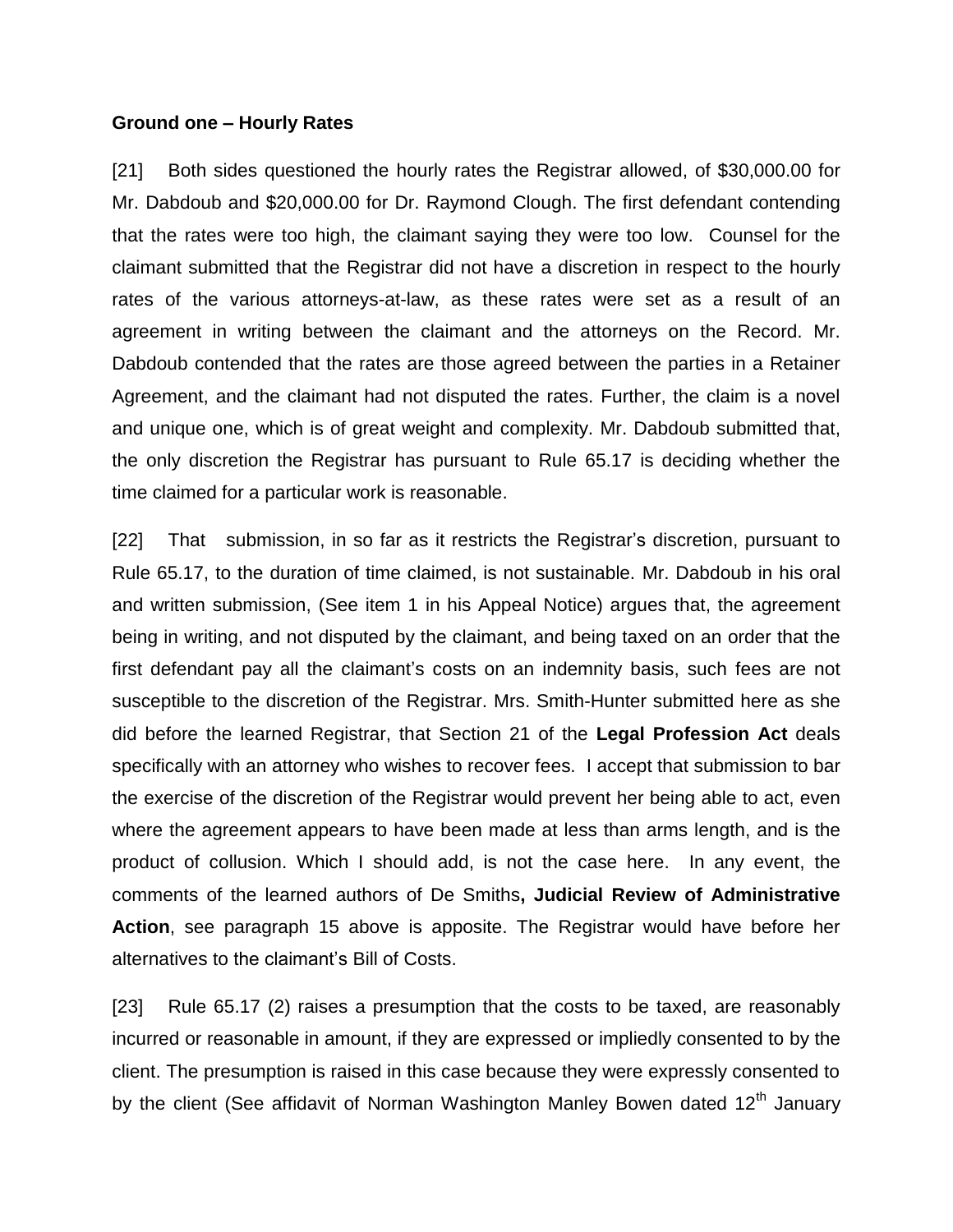2011). The presumption raised is a rebuttable one. It can be displaced by evidence which shows the contrary. If the evidence is produced of the costs being of an unusual nature or amount, the pendulum, swings the other way, and a presumption is raised that the costs are unreasonably incurred (See 65.17(2) (c) (i)). There is no submission before me that the learned Registrar failed to consider something she ought to have considered, or took into her determination irrelevant considerations. The Registrar had contending views on the hourly rates before her; this court in reviewing the exercise of her discretion is at liberty to vary pursuant to S27 of **Legal Profession Act**, to make such order varying or confirming the learned Registrar's Order, I respectfully adopt the views of Harris JA, in **Pan Caribbean Financial Services Limited,** at paragraphs 13 and 15. I find that the Registrar has a discretion and exercised her discretion in a way that is consistent with Rule 65.17.

#### **The Retainer Agreement**

[24] Counsel for the first defendant submitted that the Registrar wrongly exercised her discretion in allowing the sums of \$5,750,000.00 to Knight Junor & Samuels, in that the Registrar had found of the Retainer Agreement that "they were partly in writing," and that she was bound by the overriding objective. It was further submitted that Counsel for the claimant had contended that the retainers were an "incentive." Counsel submitted that the sum of \$5,750,000.00 is unreasonable in amount and unreasonably incurred and not in keeping with the way in which Retainers are dealt with in our courts. Counsel distinguished **Richard Edward Azan v Michael A. Stern et al** Claim No. 2007HCV03948 on which the claimant relied. According to Counsel for the first defendant, in **Richard Azan**, the Retainer Agreement sets out the actual work done by the attorney- at-law. In contrast in this case, there existed no proof that work was actually done, pursuant to the Retainer Agreement. Mr. Dabdoub in response said, that: *"where indemnity costs have been ordered the onus is on the paying party to show that the costs claimed are unreasonable."* There is no requirement that the receiving party be put to proof of his claim. (See paragraph 78, Appellant's Skeleton Submissions, filed 26<sup>th</sup> September 2011).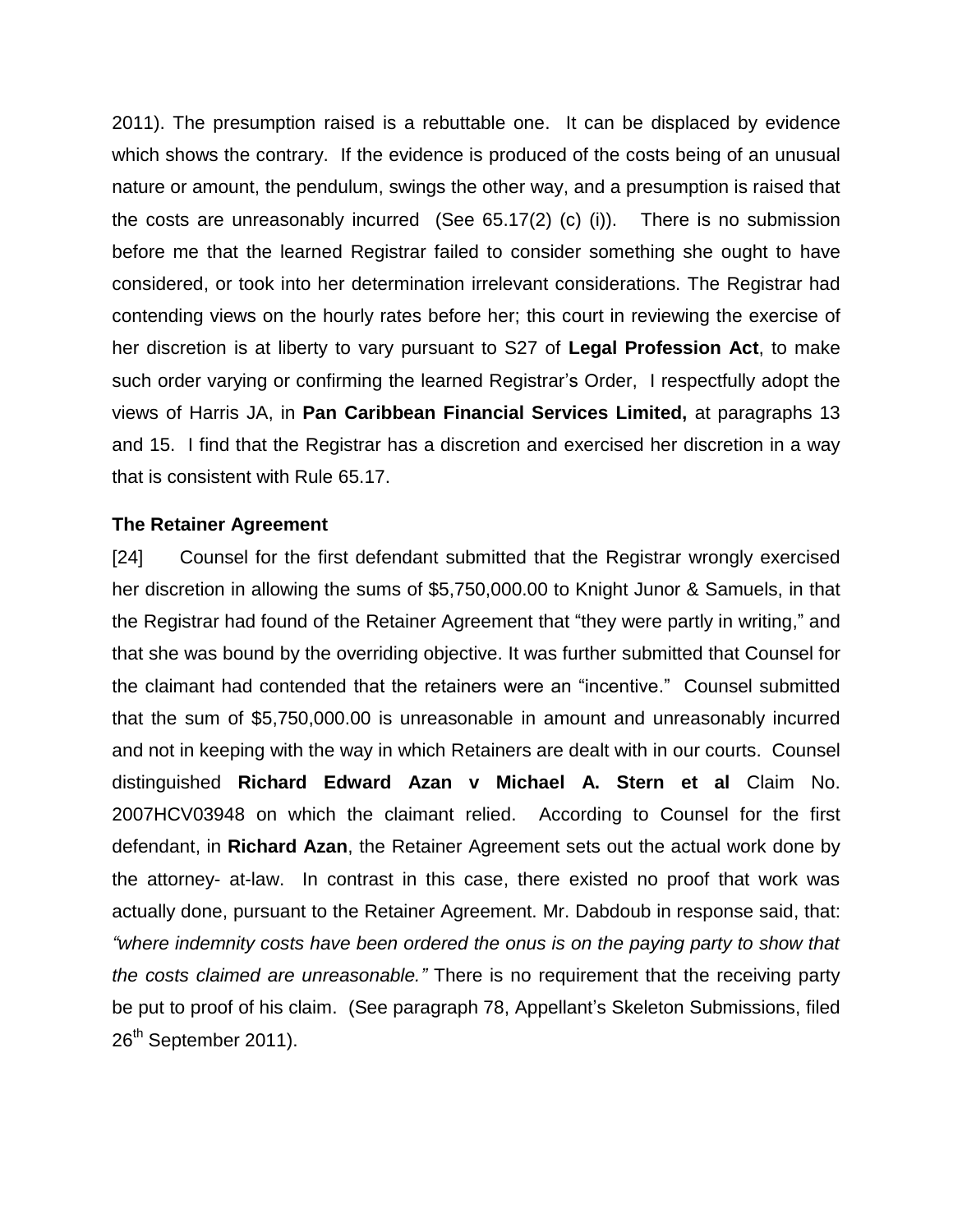[25] Mr. Dabdoub has argued throughout that Jones J order, for costs on an indemnity basis, is a reflection of the court's displeasure with the paying parties' conduct of the case. There are clearly aspects before me, on which both Jones J. and later the Registrar could find that the conduct of the first defendant was called into question. The first defendant having stated on national radio on the  $8<sup>th</sup>$  September 2007 that she was an American citizen, subsequently denied in several documents filed in this court that she was in breach of the Constitution of Jamaica. She subsequently filed a Notice to strike out the Petition. Her affidavit of  $3<sup>rd</sup>$  June 2010, records her denying the infringement of the Constitution of Jamaica, and deponing that at the time of her nomination and election she was not an American citizen. The manner, in which the claimant defended her case, was un-praiseworthy and warranted disapproval of the court. Her conduct had serious implications for the nation as a whole, in **Noorani v Culver** 2009 EWHC 592, Coulson J said:

> *"Indemnity costs are no longer limited to cases where the court wishes to express disapproval of the way in which litigation has been conducted. An order for indemnity cost can be made even when the conduct could not properly be regarded as lacking in moral probity or deserving moral condemnation (citing Reid Minty v Taylor [2002] 1 WLR 2088). However, such conduct must be unreasonable "to a high degree, unreasonable" in this context, does not mean merely wrong or misguided hindsight."*

[26] An award of cost on an indemnity basis is not intended to be penal and that regard must be had to what in the circumstances is fair and reasonable. However, there is dicta, **in BSKyB Ltd. & Anor. v HP Enterprise Services UK Ltd., and Ors.**  (No.2) 2010 EWHC862 that on an indemnity assessment there is no requirement for the cost to be proportionate to the matters in issue and that any doubt as to whether costs were reasonably incurred or reasonable in amount is to be resolved in favour of the receiving party. There is raised a presumption that the costs were reasonably incurred and reasonable in amount. Mark Friston, **Civil Costs; Law and Practice**, explains how the presumption is to be applied in practice, at paragraph 11.28, page 463: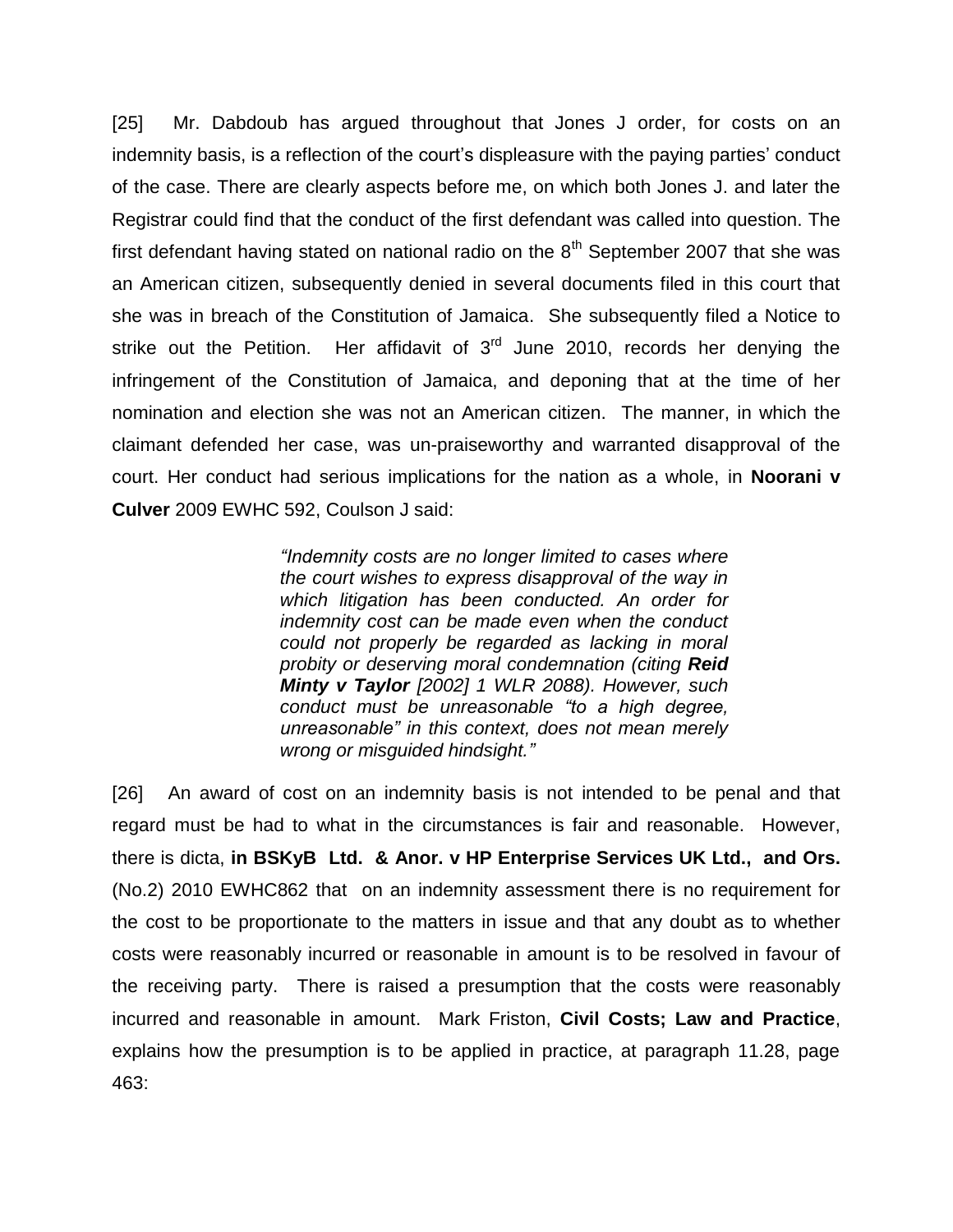*"The presumption will not be rebutted merely by putting the receiving party to proof of the secondary fact (i.e. that there has been no breach of the indemnity principle) instead a "genuine issue" (otherwise known as a "genuine concern") must be made out."*

The first defendant submits there is a genuine concern of double-counting in regards to the Retainer Agreement. There is the further complaint that there is, no evidence adduced in the claimant's detailed Bill of Costs, which represents work done pursuant to the Retainer Agreement.

[27] It is not usual, that in a suit for recovery of costs, there may be an issue in identifying whether a particular agreement represents a Retainer Agreement. There is no contention to the contrary that the Knight Junor Samuels' letter of 12<sup>th</sup> September 2007, constitutes the true bargain struck between the client and his attorney. Before the Registrar, Counsel defined the purpose of the Retainer Agreement as, "*in the event that the petition is being contested, we are retained to contest and appear at the trial on behalf of the plaintiff as Counsel and cannot appear for anybody else."* The document when construed does not favour Mr. Dabdoub's submission that, the 'retainer sums,' are advances on the cost to be incurred in the execution of the client's instructions. A literal construction of the letter, supports, the contrary view that the only services that are covered in the retainer letter, are in paragraph 1, the opinion contained in the letter, and at paragraph 9, where it is stated that in the event no claim is filed there will be a fee of \$375,000.00 plus General Consumption Tax (GCT), if there is a filing of the claim that will be incorporated in the retainer.

[28] Mrs. Nesta Clare Smith challenged the decision of the learned Registrar on two grounds:

(a) That the sum in the Retainer Agreement does not constitute an advance on payment. That the retainer fees did not represent services, for which the Claimant should be indemnified.

(b) The Registrar did not properly exercise her discretion pursuant to Rule 65.17 (1), as she did not consider, whether it was fair as between parties, and reasonable, but limited herself to a finding that the document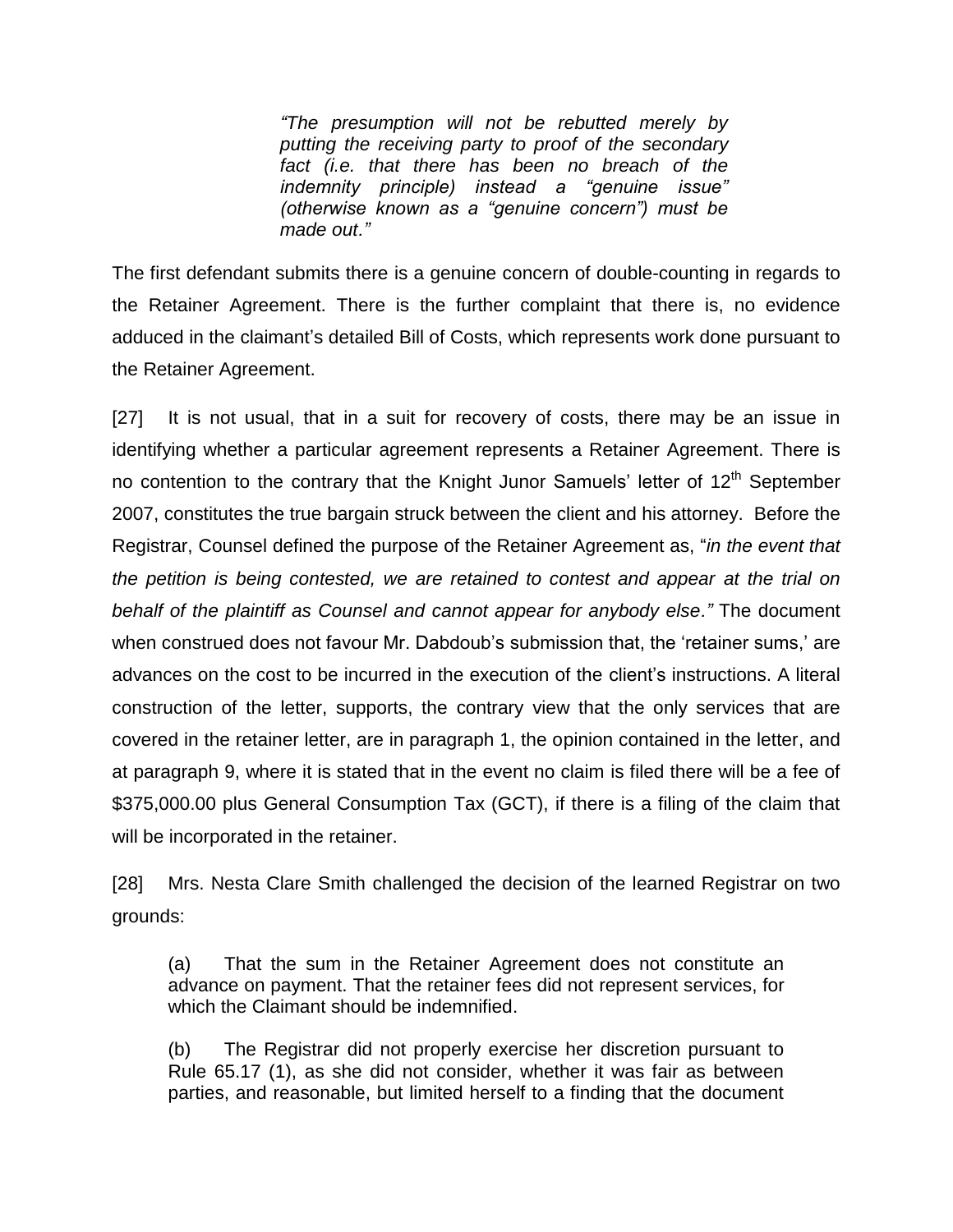was in writing. In so ruling, the Registrar accepted the submission of Mr. Dabdoub that the document being in writing made impermissible any further examination in accordance with Section 21 (2). The evidence before the Registrar did not support the contention that the retainer fees represented a cost, for which the claimant ought to be indemnified.

[29] In **Brian Dowling v Chicago Options Associates, Inc. (DLA Piper Rudnick Gray Cary (US), LLP, Appellant**), on which Mr. Dabdoub relied. The Supreme Court of the State of Illinois had to determine whether monies paid by a client to his lawyers, belonged to the client or his counsel.

[30] **Dowling** sued **Davis** for breach of contract, and obtained judgment. Thereafter, **Davis** set out to shield his assets from the reach of **Dowling's** judgments. **Davis** hired **Piper** a firm**,** to represent him in the purchase of a home and deposited monies with **Davis** for that purpose. Based on an "Agreement Letter," **Davis** and his wife authorised **Piper** to allocate \$100,000.00 of that money as a retainer.

[31] The agreement said in part:

*"These funds will be applied towards payment of the ............. monthly invoices containing entries with respect to the above referred matter and will be subject to repayment by us if the amount of our fees for the work done and costs incurred that remain unpaid do not equal the amount of the retainer then held by us. Under such circumstances, the balance of the retainer would then be returned to you when our representation of you on this matter ceases. We reserve the right to use any part of the said funds to satisfy a delinquent payment and to discontinue our representation until you forward funds to restore the ............. retainer."* 

[32] **Dowling** filed a motion to require **Piper** to turn over all money belonging to **Davis**. **Piper** represented that it was not holding any funds for **Davis** in its trust account. Before the Circuit Court, **Dowling** was granted an order for **Piper** to pay **Dowling** a sum. **Piper** filed a Notice of Appeal. **Piper** argued that the retainer belonged, not to **Davis**, but to the firm.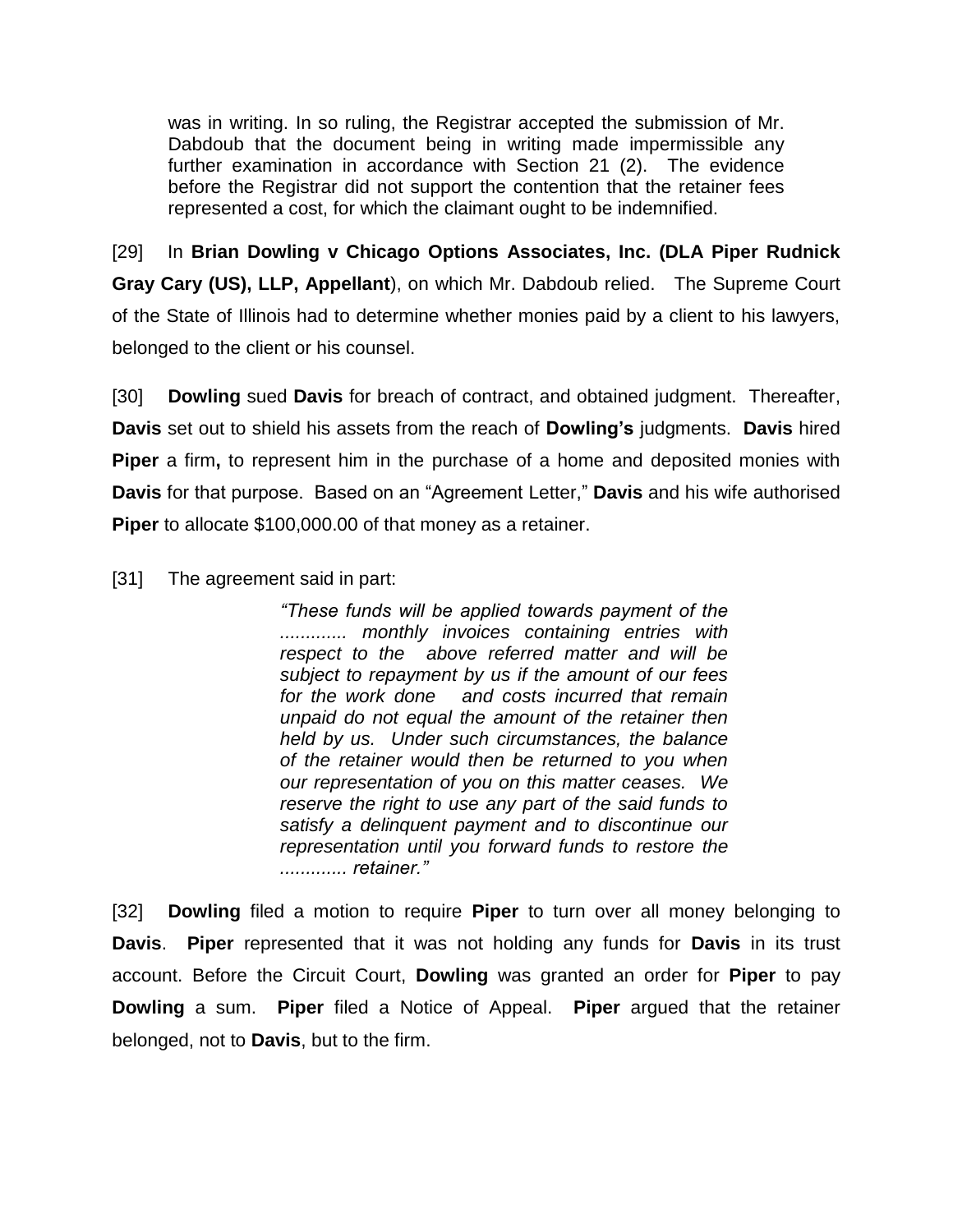[33] The Appeal Court was required to determine whether monies paid to **Piper** by **Davis** and his wife in connection to **Piper's** legal representation belonged to the law firm or to its client. The court was of the view that the determination hinged on the terms of the written agreement. The firm argued that the money was an advance payment retainer that became the firm's property when it was paid. **Dowling** said there was a failure by the firm to discharge the burden of demonstrating that the payment was in fact an advance payment retainer.

[34] The Court of Appeal opined of the types of agreements that are generally recognised. The first is the Classic Retainer: "*Such a retainer is paid by a client to the lawyer to secure the lawyer's availability during a specified period of time or for a specified matter. This type of retainer is earned when paid and immediately becomes property of the lawyer, regardless of whether the lawyer actually performs any services for the client."*

[35] The second type is a "Security Retainer." The funds are not present payments for future services, rather the retainer remains the property of the client until the lawyer applies it to charges for services that are actually rendered. Any unearned funds are refunded to the client.

[36] The third type of retainer, called the "Advance Payment Retainer." This consists of a present payment to the lawyer in exchange for the commitment to provide legal services in the future. Ownership of this retainer passes to the lawyer immediately upon payment. If it is an immediate payment for the lawyer's commitment to perform future services – the funds are the property of the lawyer unless expressly designated to constitute security fees.

[37] The court identified certain requirements that were necessary for the Retainer Agreement to provide for an advance payment:

> *"A written agreement providing for an advance payment retainer must contain language advising the client of the option to place his or her money into a security retainer. The agreement must clearly advise the client that the choice of the type of retainer to be*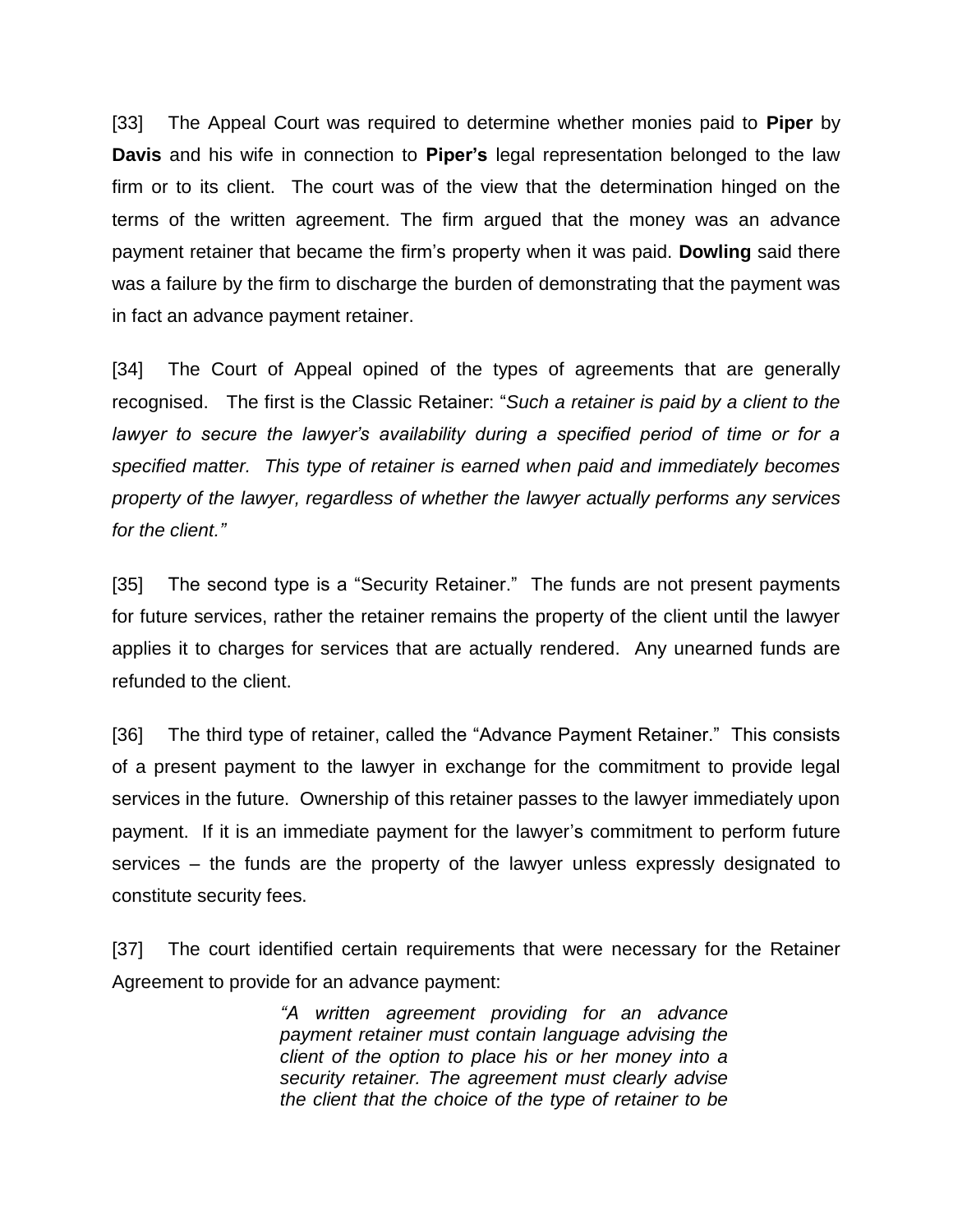*used is the clients alone; provided, however, that if the attorney is unwilling to represent the client*  **without receiving an advance payment retainer, the** *agreement must so state, including the attorneys' reason there for. In addition, an advance payment Retainer Agreement must set forth the special purpose behind the retainer and explain why an advance payment retainer is advantageous to the client." (Emphasis mine)*

[38] Advance payment retainer agreements must be in writing and they must clearly disclose to the client, the nature of the retainer, where it will be deposited, and how the lawyer or law firm will handle withdrawals from the retainer in payment for services rendered. Must advise the client of his option to place his money into a security retainer and that the choice of retainer is his alone. However, if the attorney is unwilling to represent the client without receiving an advance payment retainer, the agreement must so state, including the attorney's reasons therefore. In addition, an advance payment retainer agreement must set forth the special purpose behind the retainer. These are required to ensure that the sum is "fair both to the person paying and the person receiving such costs."

[39] Our rules do not address the question of proportionality. I accept that proportionality is not applicable to taxation on an indemnity basis. The Retainer Agreement had the purpose of causing the attorneys to appear at trial for the claimant and not for anybody else. There was no language advising the claimant, of the option to place his or her money into a security retainer or (a) that the client agrees to pay in advance for some or all of the services expected to be performed. (b) that the agreement was not shown to include those features elucidated in **Dowling** for the protection of the client. That the decision refusing the first defendant, the right of crossexamination has a fetter on her ability to discharge the onus placed on her, to prove that the costs are not reasonable. See **Excelsior Commercial & Industrial Holdings v Salisbury Hamer & Johnson (Costs)** [2002] EWCA Civ 879 at [15]. There was a failure to take into the Registrar's contemplation, those relevant considerations pursuant to section 65.17(1) of the Civil Procedure Rules that the sum was reasonable and was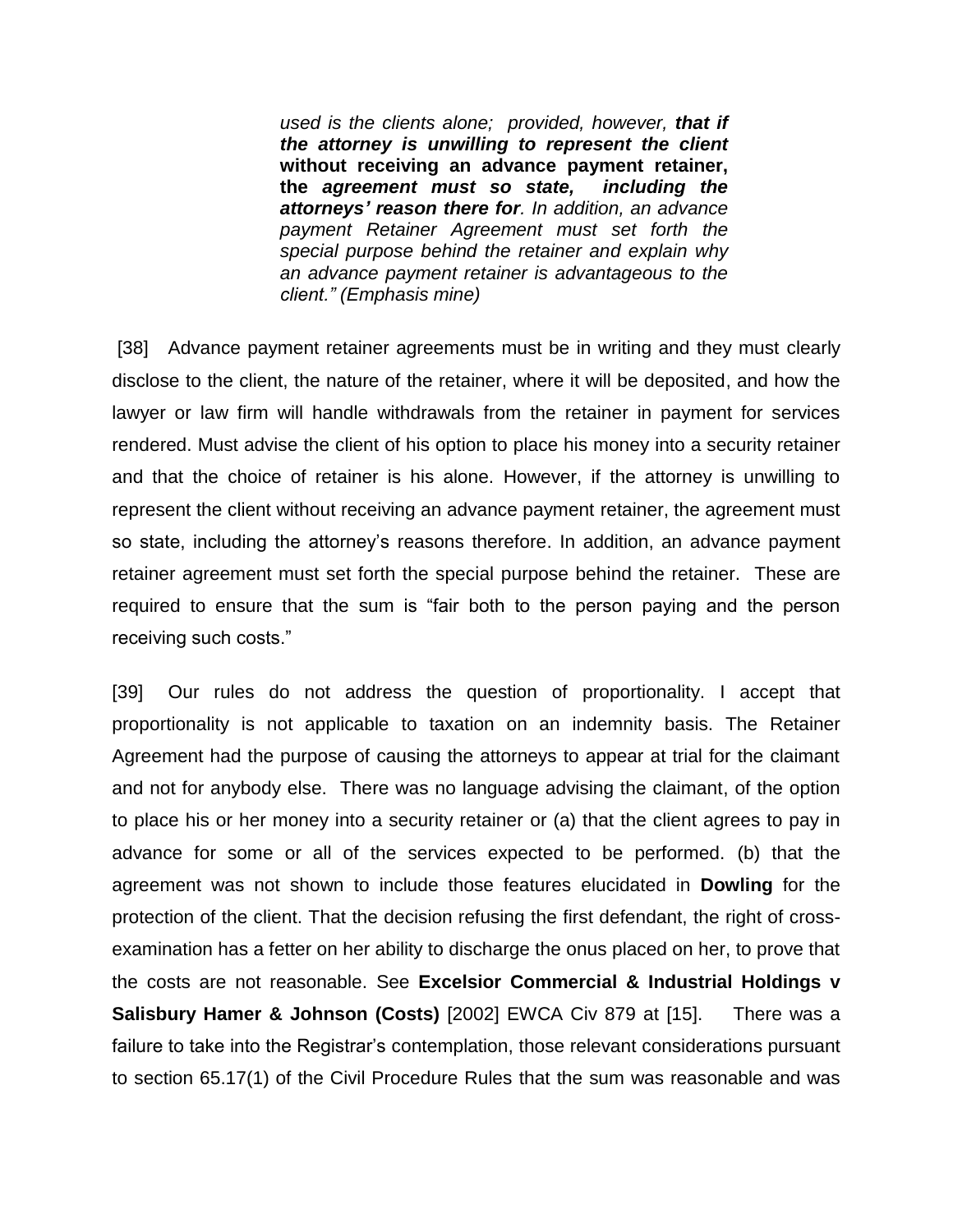fair both to the person paying and the person receiving such costs. That the fees in the Retainer Agreement were not shown before the Registrar, to represent, any service provided by the attorneys in the conduct of this case. I find it would be unfair and unreasonable to allow the Registrar's Order to stand. I would accordingly vary the learned Registrar's Order by disallowing the recovery of the retainer fee of \$5,750,000.00.

#### **Grounds Four and Five**

[40] The first defendant is contending that the fees for Professor Rowe, in the sum \$1,902,990 and \$3,620,700.00 respectively are unreasonable. The first respondent submits that filing of the action was unnecessary, and there was no nexus between the information presented and the claim filed. The first defendant, in dealing with the presumption of reasonableness that clothe the bill of cost, refers to the Final Cost Certificate in **Azan v Stern et al**. In which there were certain similarities, Counsel Dabdoub had appeared in the matter; the issue of dual citizenship was common to both, an attorney-at-law services were retained to research substantiality the same area of law as in the case before the court. In 2009, the cost to prepare the research in **Azan** case was \$450,000.00, the research cost in 2010, has been billed in excess of \$5,000,000.00. The disparity between the two fees raises a genuine concern. At taxation, one cheque in the sum of \$1,800,000.00 issued by Dabdoub & Co., to David Rowe dated  $10<sup>th</sup>$  November 2010 was in evidence. There is no evidence of anything being achieved by the filing of the law-suit.

[41] Mr. Dabdoub in his written submission at paragraph 83 says *inter alia*: *"Again the Claimant has failed to produce any evidence as to why the fees are unreasonably incurred. Mr. Dabdoub submitted that it was the deceitful behaviour of the first defendant to file a claim denying that she was on the 7th day of August 2007, a citizen of the United States of America which forced the Claimant to have to file a claim in the name of one of his attorneys-at-law in the United States in order to obtain the information from the United States Authorities."*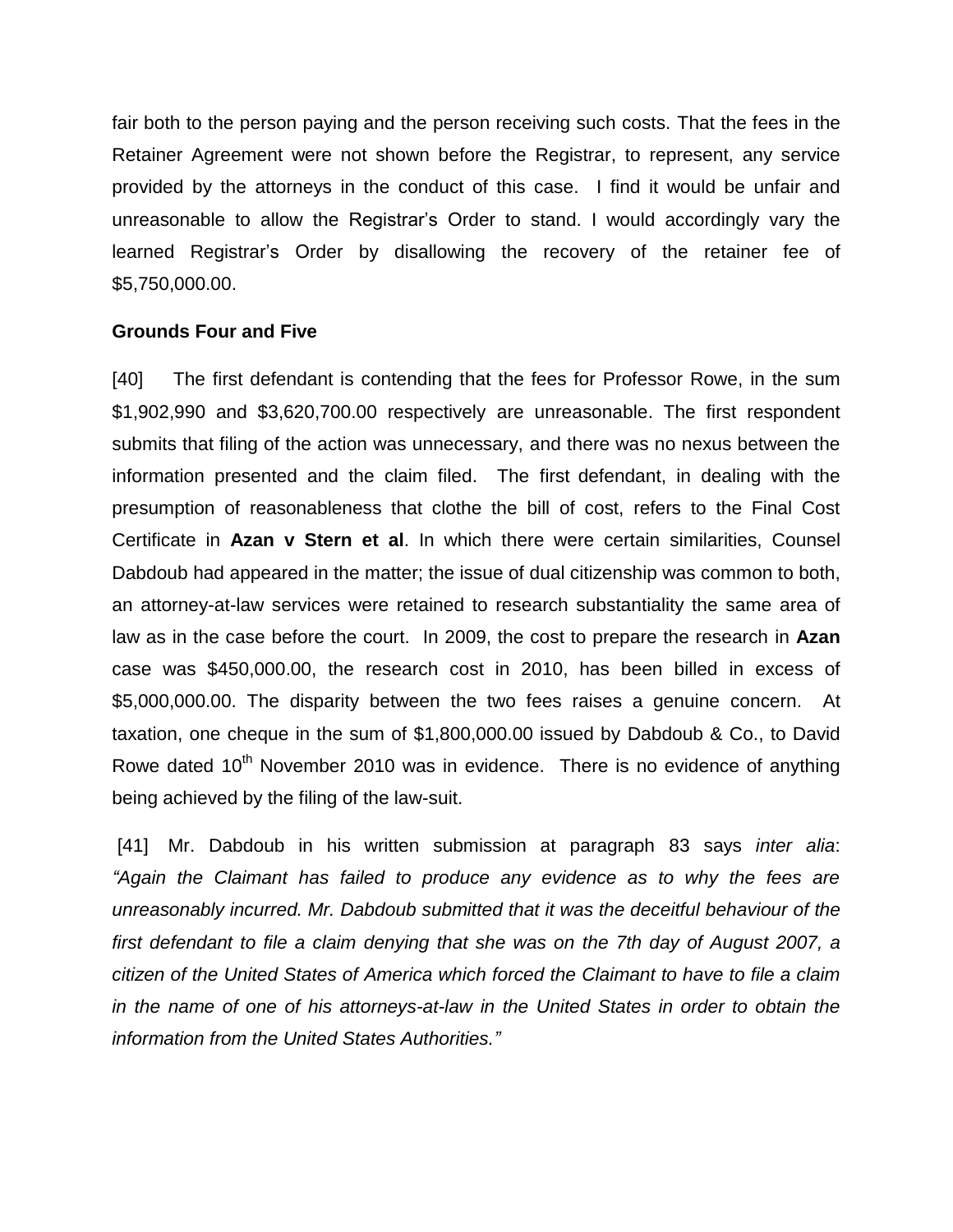[42] I find myself unable to agree with Mr. Dabdoub, that the first defendant has failed to produce any evidence that the fees were unreasonably incurred. To my mind, if you were to ask seven ordinary Jamaicans waiting on a bus in Cross Roads, St. Andrew, if they thought it was reasonable to pay ten times the sum that was paid to acquire substantially the same information, that had been garnered one year previously, the answer would be, "No its most unreasonable unless there is some special reason in the second case." The test of unreasonableness is objective. See Lord Hudson, in re **W (an infant)** [1971] AC 682, at 718B and see Lord Hudson at 699H - 700A.The Registrar had no evidence before her on which she could find that such a disparity was justified*.*

[43] The concern of the first defendant is a genuine one. It begs the question, what has changed? Was the cost reasonably incurred? An assessment on an indemnity basis cannot mean that the receiving party is to be reimbursed, for all costs including those that were unreasonably incurred. Rule 65.17(1) obliges the Registrar to allow a sum that is reasonable and to be fair to both the paying party and the receiving party. Would reasonableness and fairness require an explanation to the paying party for the tenfold increase for a substantially similar service, over the period of a year? The paying party has said that there was no evidence that any information was forthcoming from the launch of the suit. The matter according to the first defendant was neither novel nor complex.

[44] The overriding objective of the Civil Procedure Rules is to enable the court to deal with cases justly. This entails, saving expenses, ensuring that cases are dealt with expeditiously and fairly. I find that the Registrar failed to consider the relevant factor of the tenfold increase in the research and the necessity of launching a claim in the United States. I would therefore disallow the fees of \$3,641,400.00 payable to Professor Rowe for filing a claim in the Federal Court Southern Division.

### **Registrar Disallowing Cross-examination**

[45] An application to cross-examine the claimant was made before me, it was denied. Mr. Dabdoub submitted that the Retainer Agreement cannot be examined pursuant to Section 21(2) of the Legal Profession Act. Mrs. Nesta Clare Smith Hunter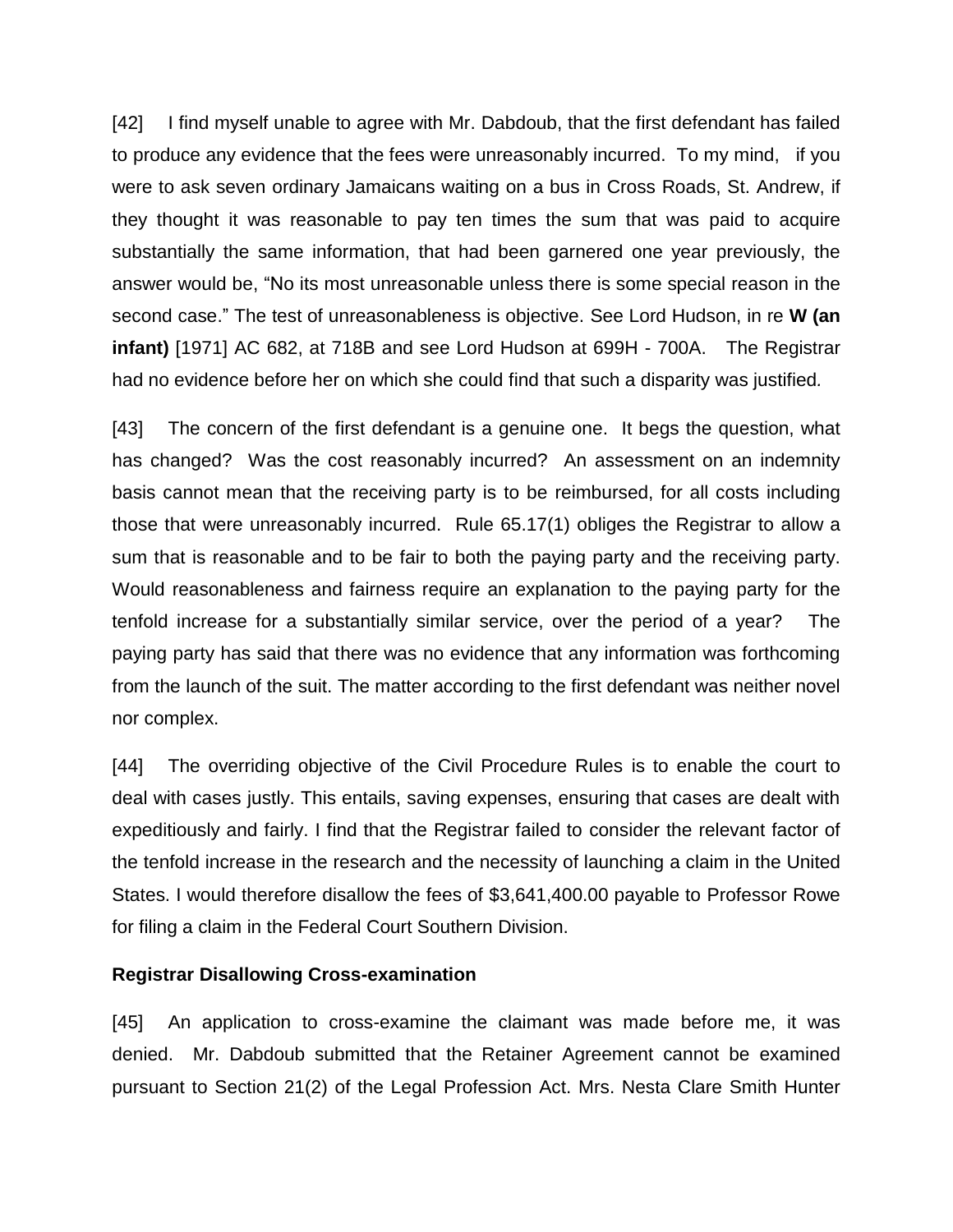had applied at taxation to cross-examine the claimant. The learned Registrar refused the application. I also, refused to grant the Order for the cross-examination of the claimant at this hearing, on the basis that the mandate of this court pursuant to Section 27 (2) is to review the decision of the Registrar varying or confirming the decision*.* Jones J's Order was made for the first defendant to pay all costs of the claimant on an indemnity basis; this had implications for the hearing at taxation as there is a divergence between an assessment on a standard basis and on an indemnity basis. The main areas of differences are explained by Woolf CJ, in **Excelsior Commercial & Industrial Holdings v Salisbury Hamer & Johnson (Costs)** [2002] EWCA Civ 879 at [15] in this way:

> *"The differences are two-fold. First the differences are as to the onus which is on a party to establish that the costs were reasonable. In the case of standard order, the onus is on the party in whose favour the order has been made. In the case of an indemnity order, the onus of showing the costs are not reasonable is on the party against whom the order has been made. The other important distinction between a standard order and an indemnity order is the fact that, whereas in the case of a standard order the court will only allow costs which are proportionate to the matter in issue, this requirement for proportionality does not exist in relation to an order which is made on the indemnity basis. This is a matter of real significance. On the other hand, it means that an indemnity order is one which does not have the important requirement of proportionality which is intended to reduce the amount of the costs which are payable in consequence of litigation. On the other hand, an indemnity order means that a party who has such an order in their favour is more likely to recover a sum which reflects the actual costs in the proceedings." (Emphasis mine)*

[46] The first defendant carries the onus of proving that the orders are unreasonable. Counsel for the first defendant, has said that the Bill of Costs was prepared based on the instructions in the retainer letter. It was further submitted that the paying party should be given all the opportunity to challenge this bill, without which, the first defendant is limited in discharging the onus of proving that the cost claimed is either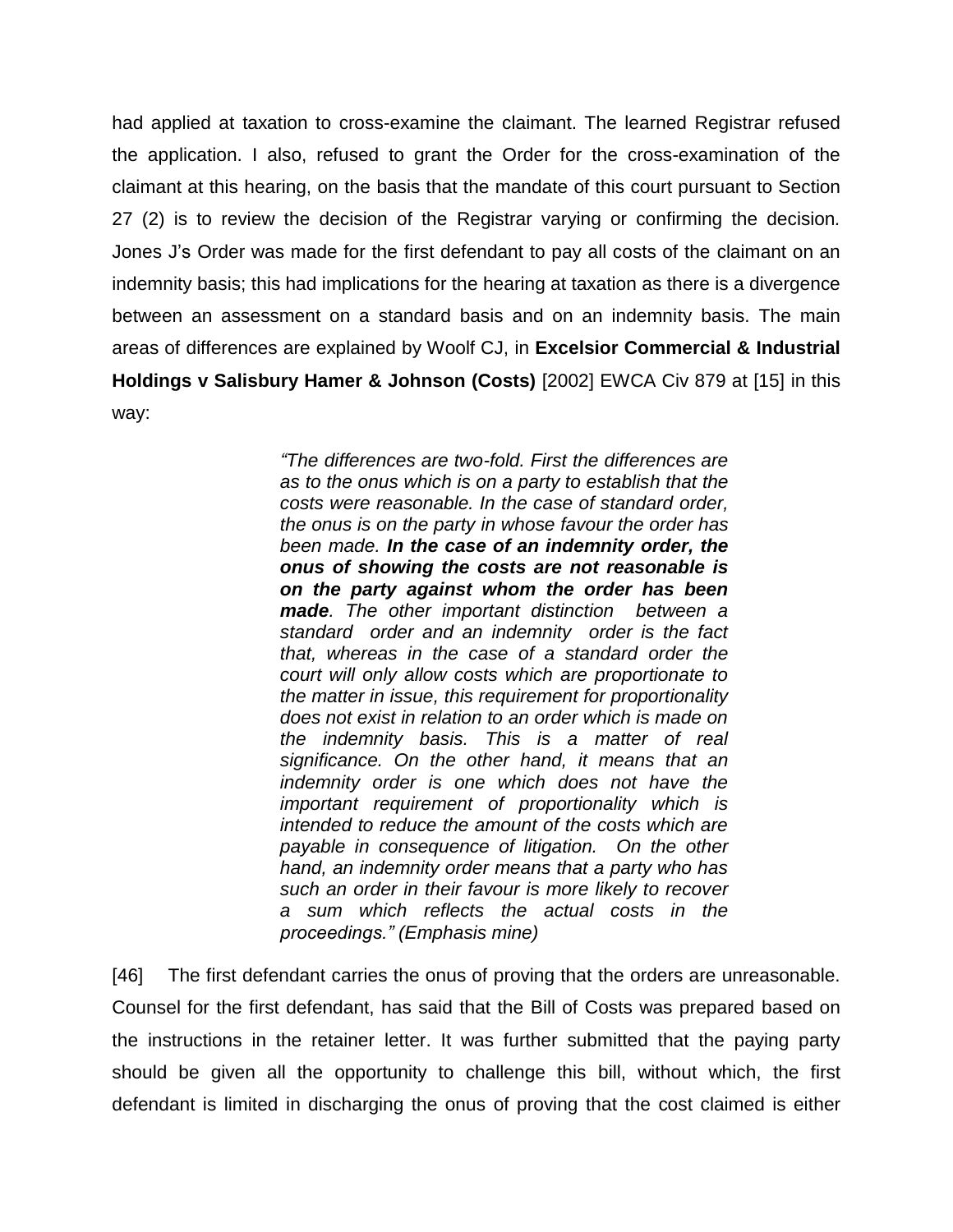unreasonable or unreasonably incurred. The Registrar in the absence of crossexamination could have lost an opportunity, to determine what was "just and reasonable," in keeping with the overriding objective of the Civil Procedure Rules.

[47] Apart from a right to establish that the costs were not reasonably incurred or unreasonable in amount, there is an unqualified right to cross-examine an applicant pursuant to CPR 30 (3) which states" 'Whenever an affidavit is to be used in evidence, any party may apply to the court for an Order requiring the deponent to attend to be cross-examined. The learned authors, Stuart Sime, **"Civil Procedure," Ninth Edition**, speaking of the practice in interim matters, where the evidence relies soley on affidavit, which is similar to the practice in taxation matters:

> *"In not allowing the usual position is that evidence in interim applications is placed before the court in written form, and no 'live' evidence is called. However, there are occasions where the facts adduced in a witness statement (or affidavit) are seriously challenged, and the court may be persuaded to make an order granting permission to cross-examine the person who signed the witness statement or swore the affidavit. (CPR R32.7 (1)) These matters are only made if there are good reasons to justify the additional delay and expense. If such an order is made, the challenged evidence may be used only if the witness attends in compliance with the order, unless the court gives permission."*

The facts adduced in the claimant's affidavit have been seriously challenged as to their reasonableness in amount and in the manner in which they were incurred. This is a final determination of a matter, and there is a burden on the applicant for cross examination to establish a vital ingredient to prove his case, which could not be done in the absence of cross-examination. The governing principles applicable in these matters to cross-examination should be allowed if the circumstances of the particular case so requires, as it does in this case.

[48] I find that the learned Registrar erred in not allowing the claimant to be crossexamined, the inability to cross-examine the claimant, would have hampered and restricted the first defendant's ability to properly present and prove her case.